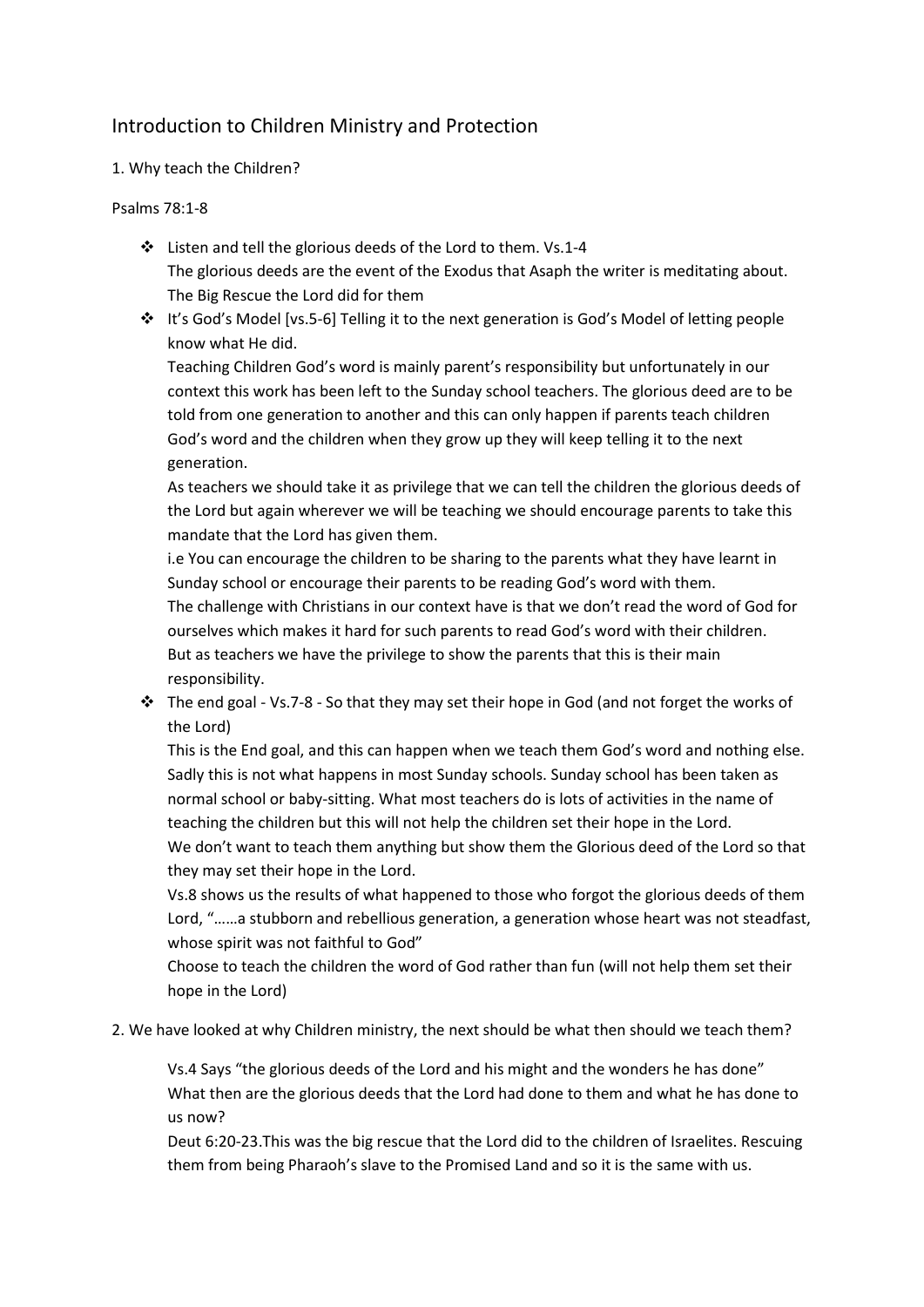Through Jesus Christ we have been rescued from our rebellious and sinful nature that we may have hope in God .This is what the parents what to tell their sons.

 Point Jesus to the children through God's word-Show them Jesus Children to need to know Jesus. They need to be shown Jesus because they too are sinners. People think that children are innocent, yet they misbehave. Romans 3:10-12,23 reminds us that no one righteous and that all have sinned and fall short of the glory of God. Therefore children to a sinners and they need to be told what Jesus did for them on the cross. We must be Honest about the ugliness of sin and what it caused to the relationship between God and Man.

In knowing this then you help them realise what Christ came to do especially by death on the cross.

Sin a matter of the heart; therefore by avoid teaching the morals. Morals won't change their hearts but Christ will do.

It's not that Morals are bad but they should be the motivation that comes as result of knowing Jesus and that we saved by Grace not good deeds. Read Titus 2:11-12.

- When teaching Children make the word of God Central to them. Open the Bible with them. This help see that the Bible is the final authority and we get all the truth from it. We want to show them where it comes from not how clever we are. 2 Timothy 3:16-17, Isaiah 55:11
- Give an example with Noah's story and show how Christ comes in.
	- > The Flood God's Judgement. God was angry because of man's Sin
	- $\triangleright$  The Ark God's Rescue of Noah's family
	- $\triangleright$  The Rainbow The Sign of God's Big Promise fulfilled through Christ.
	- $\triangleright$  The story of Noah shows us what God is like, it is a scary story. God's Judgement is real. His judgment is real and God is angry at our sins. Yet God has made a way to save us from the Judgment. We don't need the Ark to be saved, but rather we need to trust in Jesus. When we trust in Jesus it's like we are in Jesus and so Jesus becomes like our Ark.

All who trust in Jesus are safe from God's Judgment just like Noah and his family were safe inside the Ark.And so everyone who doesn't trust in Jesus is in danger, just like all the people who were outside the Ark.

NB: Use illustration as you explain the story

- 3. How then do you teach them / Prepare?
	- \* Pray and ask the Lord to help you grow personally and prepare to teach others
	- Read the passage at least 3 times, write down the big themes or the ideas from the passage.
	- \* Make the story simple from the passage without losing the meaning for the children to understand better. Don't use Abstract concepts like everything/everyone/All or when you use them explain it further .e,g God created everything …..me ,you, your dad ,mum, friends, people in Africa, China, America. This will help them identify with the story. Use short words, repetition - Children understand better when we things are repeated to them.
	- Use Visual aid if necessary. Children need visuals to keep their concentration and to assist their memory afterward. This can be drawings, printed pictures or physical items.